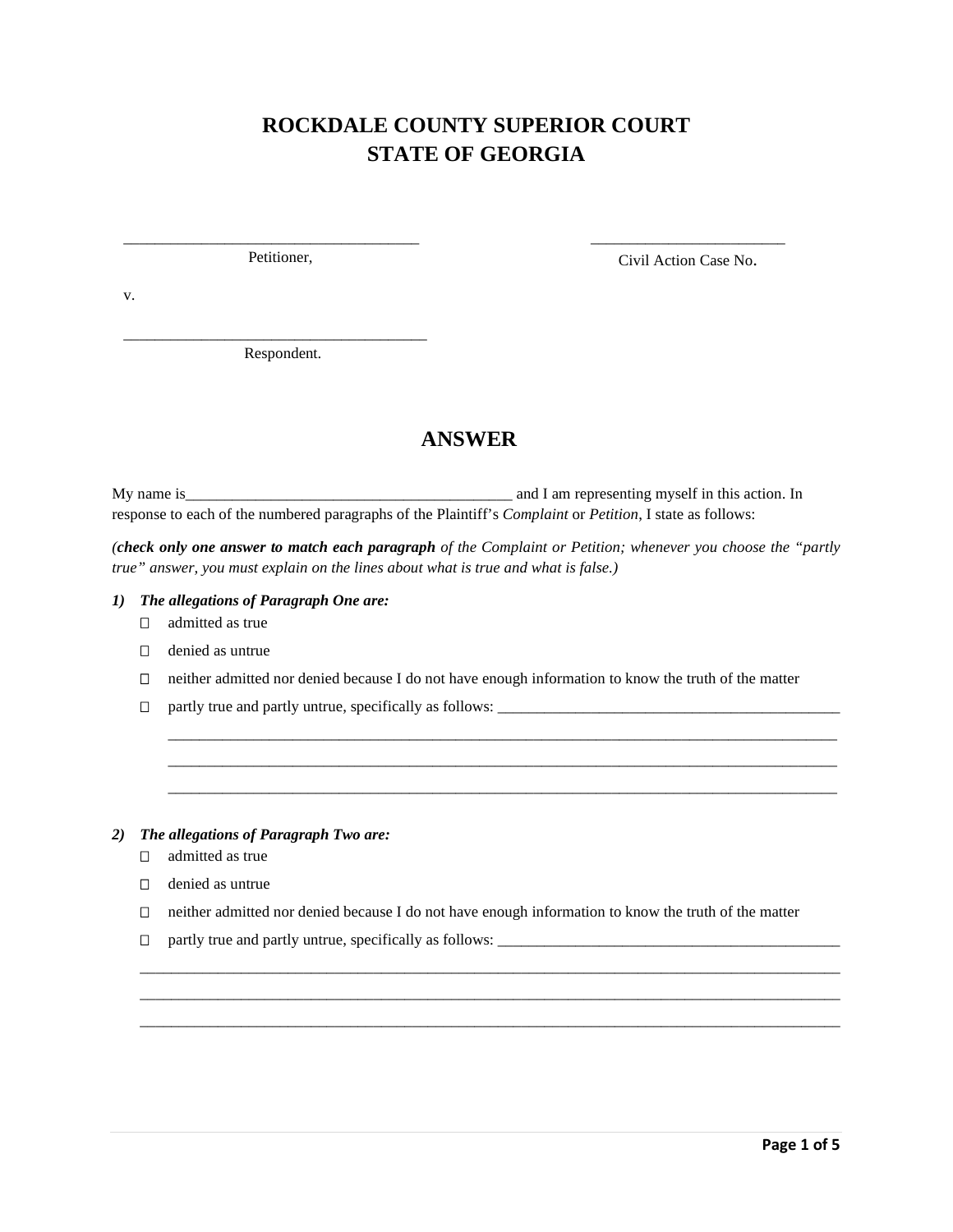#### *3) The allegations of Paragraph Three are:*

- admitted as true
- $\Box$  denied as untrue
- $\Box$  neither admitted nor denied because I do not have enough information to know the truth of the matter

\_\_\_\_\_\_\_\_\_\_\_\_\_\_\_\_\_\_\_\_\_\_\_\_\_\_\_\_\_\_\_\_\_\_\_\_\_\_\_\_\_\_\_\_\_\_\_\_\_\_\_\_\_\_\_\_\_\_\_\_\_\_\_\_\_\_\_\_\_\_\_\_\_\_\_\_\_\_\_\_\_\_\_\_\_\_\_\_\_\_ \_\_\_\_\_\_\_\_\_\_\_\_\_\_\_\_\_\_\_\_\_\_\_\_\_\_\_\_\_\_\_\_\_\_\_\_\_\_\_\_\_\_\_\_\_\_\_\_\_\_\_\_\_\_\_\_\_\_\_\_\_\_\_\_\_\_\_\_\_\_\_\_\_\_\_\_\_\_\_\_\_\_\_\_\_\_\_\_\_\_ \_\_\_\_\_\_\_\_\_\_\_\_\_\_\_\_\_\_\_\_\_\_\_\_\_\_\_\_\_\_\_\_\_\_\_\_\_\_\_\_\_\_\_\_\_\_\_\_\_\_\_\_\_\_\_\_\_\_\_\_\_\_\_\_\_\_\_\_\_\_\_\_\_\_\_\_\_\_\_\_\_\_\_\_\_\_\_\_\_\_

partly true and partly untrue, specifically as follows: \_\_\_\_\_\_\_\_\_\_\_\_\_\_\_\_\_\_\_\_\_\_\_\_\_\_\_\_\_\_\_\_\_\_\_\_\_\_\_\_\_\_\_\_

### *4) The allegations of Paragraph Four are:*

- □ admitted as true
- $\Box$  denied as untrue
- $\Box$  neither admitted nor denied because I do not have enough information to know the truth of the matter

\_\_\_\_\_\_\_\_\_\_\_\_\_\_\_\_\_\_\_\_\_\_\_\_\_\_\_\_\_\_\_\_\_\_\_\_\_\_\_\_\_\_\_\_\_\_\_\_\_\_\_\_\_\_\_\_\_\_\_\_\_\_\_\_\_\_\_\_\_\_\_\_\_\_\_\_\_\_\_\_\_\_\_\_\_\_\_\_\_\_ \_\_\_\_\_\_\_\_\_\_\_\_\_\_\_\_\_\_\_\_\_\_\_\_\_\_\_\_\_\_\_\_\_\_\_\_\_\_\_\_\_\_\_\_\_\_\_\_\_\_\_\_\_\_\_\_\_\_\_\_\_\_\_\_\_\_\_\_\_\_\_\_\_\_\_\_\_\_\_\_\_\_\_\_\_\_\_\_\_\_ \_\_\_\_\_\_\_\_\_\_\_\_\_\_\_\_\_\_\_\_\_\_\_\_\_\_\_\_\_\_\_\_\_\_\_\_\_\_\_\_\_\_\_\_\_\_\_\_\_\_\_\_\_\_\_\_\_\_\_\_\_\_\_\_\_\_\_\_\_\_\_\_\_\_\_\_\_\_\_\_\_\_\_\_\_\_\_\_\_\_

partly true and partly untrue, specifically as follows: \_\_\_\_\_\_\_\_\_\_\_\_\_\_\_\_\_\_\_\_\_\_\_\_\_\_\_\_\_\_\_\_\_\_\_\_\_\_\_\_\_\_\_\_

#### *5) The allegations of Paragraph Five are:*

- $\Box$  admitted as true
- $\Box$  denied as untrue
- $\Box$  neither admitted nor denied because I do not have enough information to know the truth of the matter

\_\_\_\_\_\_\_\_\_\_\_\_\_\_\_\_\_\_\_\_\_\_\_\_\_\_\_\_\_\_\_\_\_\_\_\_\_\_\_\_\_\_\_\_\_\_\_\_\_\_\_\_\_\_\_\_\_\_\_\_\_\_\_\_\_\_\_\_\_\_\_\_\_\_\_\_\_\_\_\_\_\_\_\_\_\_\_\_\_\_ \_\_\_\_\_\_\_\_\_\_\_\_\_\_\_\_\_\_\_\_\_\_\_\_\_\_\_\_\_\_\_\_\_\_\_\_\_\_\_\_\_\_\_\_\_\_\_\_\_\_\_\_\_\_\_\_\_\_\_\_\_\_\_\_\_\_\_\_\_\_\_\_\_\_\_\_\_\_\_\_\_\_\_\_\_\_\_\_\_\_ \_\_\_\_\_\_\_\_\_\_\_\_\_\_\_\_\_\_\_\_\_\_\_\_\_\_\_\_\_\_\_\_\_\_\_\_\_\_\_\_\_\_\_\_\_\_\_\_\_\_\_\_\_\_\_\_\_\_\_\_\_\_\_\_\_\_\_\_\_\_\_\_\_\_\_\_\_\_\_\_\_\_\_\_\_\_\_\_\_\_

 $\Box$  partly true and partly untrue, specifically as follows:  $\Box$ 

#### *6) The allegations of Paragraph Six are:*

- admitted as true
- $\Box$  denied as untrue
- $\Box$  neither admitted nor denied because I do not have enough information to know the truth of the matter

\_\_\_\_\_\_\_\_\_\_\_\_\_\_\_\_\_\_\_\_\_\_\_\_\_\_\_\_\_\_\_\_\_\_\_\_\_\_\_\_\_\_\_\_\_\_\_\_\_\_\_\_\_\_\_\_\_\_\_\_\_\_\_\_\_\_\_\_\_\_\_\_\_\_\_\_\_\_\_\_\_\_\_\_\_\_\_\_\_\_ \_\_\_\_\_\_\_\_\_\_\_\_\_\_\_\_\_\_\_\_\_\_\_\_\_\_\_\_\_\_\_\_\_\_\_\_\_\_\_\_\_\_\_\_\_\_\_\_\_\_\_\_\_\_\_\_\_\_\_\_\_\_\_\_\_\_\_\_\_\_\_\_\_\_\_\_\_\_\_\_\_\_\_\_\_\_\_\_\_\_ \_\_\_\_\_\_\_\_\_\_\_\_\_\_\_\_\_\_\_\_\_\_\_\_\_\_\_\_\_\_\_\_\_\_\_\_\_\_\_\_\_\_\_\_\_\_\_\_\_\_\_\_\_\_\_\_\_\_\_\_\_\_\_\_\_\_\_\_\_\_\_\_\_\_\_\_\_\_\_\_\_\_\_\_\_\_\_\_\_\_

 $\Box$  partly true and partly untrue, specifically as follows:  $\Box$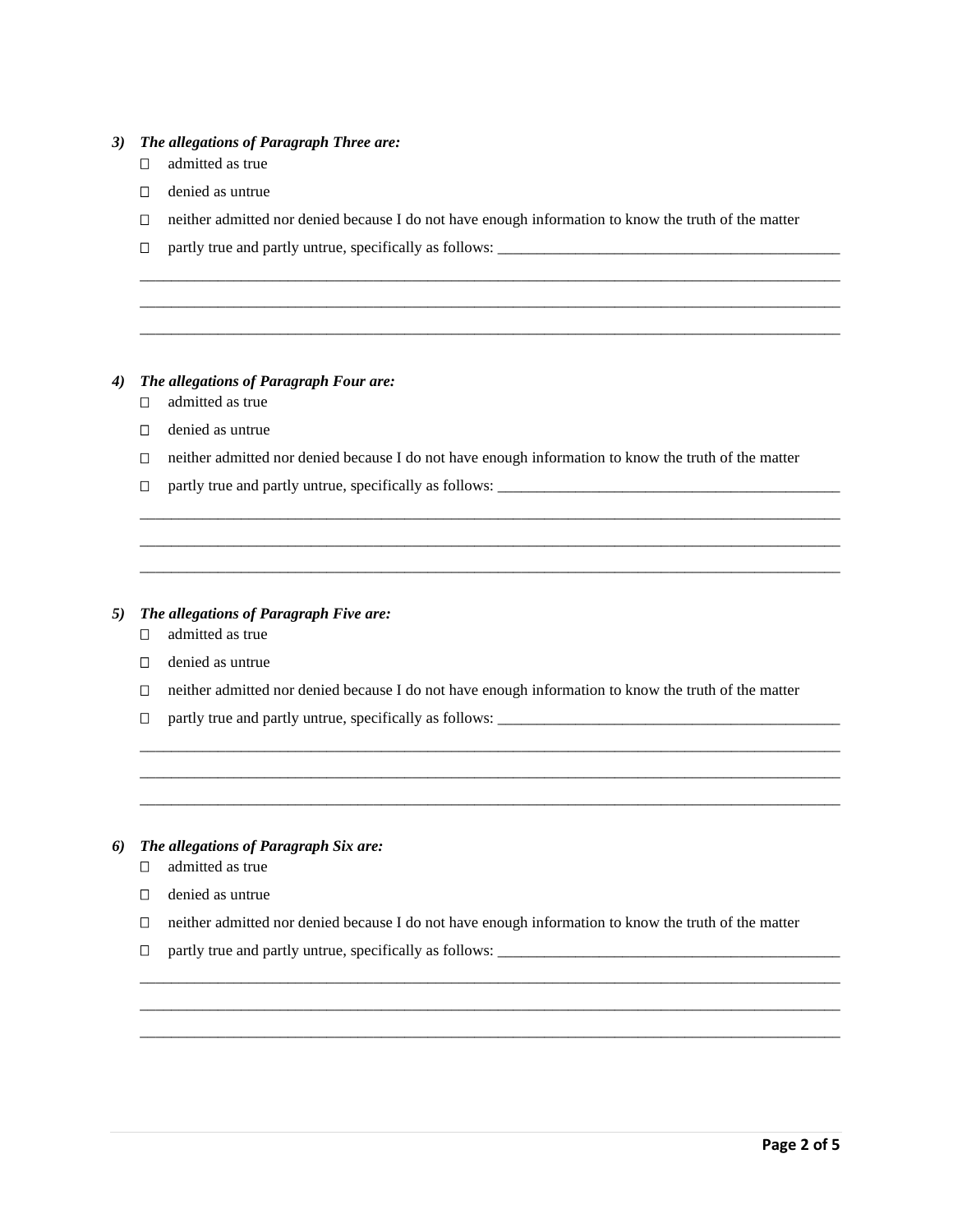#### *7) The allegations of Paragraph Seven are:*

- admitted as true
- $\Box$  denied as untrue
- $\Box$  neither admitted nor denied because I do not have enough information to know the truth of the matter

\_\_\_\_\_\_\_\_\_\_\_\_\_\_\_\_\_\_\_\_\_\_\_\_\_\_\_\_\_\_\_\_\_\_\_\_\_\_\_\_\_\_\_\_\_\_\_\_\_\_\_\_\_\_\_\_\_\_\_\_\_\_\_\_\_\_\_\_\_\_\_\_\_\_\_\_\_\_\_\_\_\_\_\_\_\_\_\_\_\_ \_\_\_\_\_\_\_\_\_\_\_\_\_\_\_\_\_\_\_\_\_\_\_\_\_\_\_\_\_\_\_\_\_\_\_\_\_\_\_\_\_\_\_\_\_\_\_\_\_\_\_\_\_\_\_\_\_\_\_\_\_\_\_\_\_\_\_\_\_\_\_\_\_\_\_\_\_\_\_\_\_\_\_\_\_\_\_\_\_\_ \_\_\_\_\_\_\_\_\_\_\_\_\_\_\_\_\_\_\_\_\_\_\_\_\_\_\_\_\_\_\_\_\_\_\_\_\_\_\_\_\_\_\_\_\_\_\_\_\_\_\_\_\_\_\_\_\_\_\_\_\_\_\_\_\_\_\_\_\_\_\_\_\_\_\_\_\_\_\_\_\_\_\_\_\_\_\_\_\_\_

□ partly true and partly untrue, specifically as follows: \_\_\_\_\_\_\_\_\_\_\_\_\_\_\_\_\_\_\_\_\_\_

### *8) The allegations of Paragraph Eight are:*

- admitted as true
- $\Box$  denied as untrue
- $\Box$  neither admitted nor denied because I do not have enough information to know the truth of the matter

\_\_\_\_\_\_\_\_\_\_\_\_\_\_\_\_\_\_\_\_\_\_\_\_\_\_\_\_\_\_\_\_\_\_\_\_\_\_\_\_\_\_\_\_\_\_\_\_\_\_\_\_\_\_\_\_\_\_\_\_\_\_\_\_\_\_\_\_\_\_\_\_\_\_\_\_\_\_\_\_\_\_\_\_\_\_\_\_\_\_ \_\_\_\_\_\_\_\_\_\_\_\_\_\_\_\_\_\_\_\_\_\_\_\_\_\_\_\_\_\_\_\_\_\_\_\_\_\_\_\_\_\_\_\_\_\_\_\_\_\_\_\_\_\_\_\_\_\_\_\_\_\_\_\_\_\_\_\_\_\_\_\_\_\_\_\_\_\_\_\_\_\_\_\_\_\_\_\_\_\_ \_\_\_\_\_\_\_\_\_\_\_\_\_\_\_\_\_\_\_\_\_\_\_\_\_\_\_\_\_\_\_\_\_\_\_\_\_\_\_\_\_\_\_\_\_\_\_\_\_\_\_\_\_\_\_\_\_\_\_\_\_\_\_\_\_\_\_\_\_\_\_\_\_\_\_\_\_\_\_\_\_\_\_\_\_\_\_\_\_\_

 $\Box$  partly true and partly untrue, specifically as follows:  $\Box$ 

#### *9) The allegations of Paragraph Nine are:*

- $\Box$  admitted as true
- $\Box$  denied as untrue
- $\Box$  neither admitted nor denied because I do not have enough information to know the truth of the matter

\_\_\_\_\_\_\_\_\_\_\_\_\_\_\_\_\_\_\_\_\_\_\_\_\_\_\_\_\_\_\_\_\_\_\_\_\_\_\_\_\_\_\_\_\_\_\_\_\_\_\_\_\_\_\_\_\_\_\_\_\_\_\_\_\_\_\_\_\_\_\_\_\_\_\_\_\_\_\_\_\_\_\_\_\_\_\_\_\_\_ \_\_\_\_\_\_\_\_\_\_\_\_\_\_\_\_\_\_\_\_\_\_\_\_\_\_\_\_\_\_\_\_\_\_\_\_\_\_\_\_\_\_\_\_\_\_\_\_\_\_\_\_\_\_\_\_\_\_\_\_\_\_\_\_\_\_\_\_\_\_\_\_\_\_\_\_\_\_\_\_\_\_\_\_\_\_\_\_\_\_ \_\_\_\_\_\_\_\_\_\_\_\_\_\_\_\_\_\_\_\_\_\_\_\_\_\_\_\_\_\_\_\_\_\_\_\_\_\_\_\_\_\_\_\_\_\_\_\_\_\_\_\_\_\_\_\_\_\_\_\_\_\_\_\_\_\_\_\_\_\_\_\_\_\_\_\_\_\_\_\_\_\_\_\_\_\_\_\_\_\_

 $\Box$  partly true and partly untrue, specifically as follows:  $\Box$ 

### *10) The allegations of Paragraph Ten are:*

- $\Box$  admitted as true
- $\Box$  denied as untrue
- $\Box$  neither admitted nor denied because I do not have enough information to know the truth of the matter

\_\_\_\_\_\_\_\_\_\_\_\_\_\_\_\_\_\_\_\_\_\_\_\_\_\_\_\_\_\_\_\_\_\_\_\_\_\_\_\_\_\_\_\_\_\_\_\_\_\_\_\_\_\_\_\_\_\_\_\_\_\_\_\_\_\_\_\_\_\_\_\_\_\_\_\_\_\_\_\_\_\_\_\_\_\_\_\_\_\_ \_\_\_\_\_\_\_\_\_\_\_\_\_\_\_\_\_\_\_\_\_\_\_\_\_\_\_\_\_\_\_\_\_\_\_\_\_\_\_\_\_\_\_\_\_\_\_\_\_\_\_\_\_\_\_\_\_\_\_\_\_\_\_\_\_\_\_\_\_\_\_\_\_\_\_\_\_\_\_\_\_\_\_\_\_\_\_\_\_\_ \_\_\_\_\_\_\_\_\_\_\_\_\_\_\_\_\_\_\_\_\_\_\_\_\_\_\_\_\_\_\_\_\_\_\_\_\_\_\_\_\_\_\_\_\_\_\_\_\_\_\_\_\_\_\_\_\_\_\_\_\_\_\_\_\_\_\_\_\_\_\_\_\_\_\_\_\_\_\_\_\_\_\_\_\_\_\_\_\_\_

 $\Box$  partly true and partly untrue, specifically as follows:  $\Box$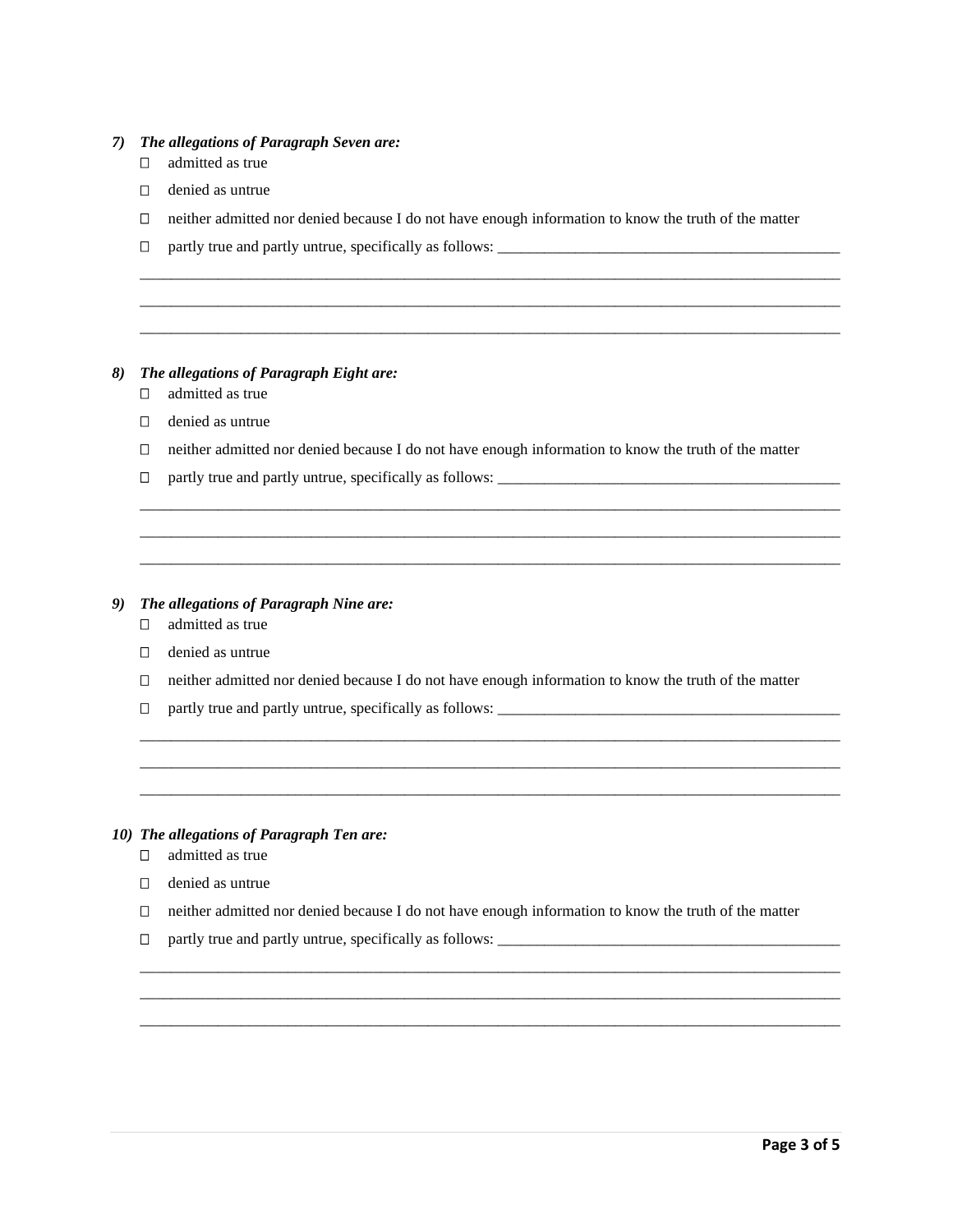- *11) The allegations of Paragraph Eleven are:* 
	- $\Box$  admitted as true
	- denied as untrue
	- neither admitted nor denied because I do not have enough information to know the truth of the matter

\_\_\_\_\_\_\_\_\_\_\_\_\_\_\_\_\_\_\_\_\_\_\_\_\_\_\_\_\_\_\_\_\_\_\_\_\_\_\_\_\_\_\_\_\_\_\_\_\_\_\_\_\_\_\_\_\_\_\_\_\_\_\_\_\_\_\_\_\_\_\_\_\_\_\_\_\_\_\_\_\_\_\_\_\_\_\_\_\_\_ \_\_\_\_\_\_\_\_\_\_\_\_\_\_\_\_\_\_\_\_\_\_\_\_\_\_\_\_\_\_\_\_\_\_\_\_\_\_\_\_\_\_\_\_\_\_\_\_\_\_\_\_\_\_\_\_\_\_\_\_\_\_\_\_\_\_\_\_\_\_\_\_\_\_\_\_\_\_\_\_\_\_\_\_\_\_\_\_\_\_

 $\overline{\phantom{a}}$  , and the contract of the contract of the contract of the contract of the contract of the contract of the contract of the contract of the contract of the contract of the contract of the contract of the contrac

partly true and partly untrue, specifically as follows: \_\_\_\_\_\_\_\_\_\_\_\_\_\_\_\_\_\_\_\_\_\_\_\_\_\_\_\_\_\_\_\_\_\_\_\_\_\_\_\_\_\_\_\_

Dated:\_\_\_\_\_\_\_\_\_\_\_\_\_\_\_\_\_\_\_\_\_\_\_\_\_\_\_\_\_\_ \_\_\_\_\_\_\_\_\_\_\_\_\_\_\_\_\_\_\_\_\_\_\_\_\_\_\_\_\_\_\_\_\_\_\_\_\_\_\_\_

Defendant, *Pro Se (Signature)*

Name: \_\_\_\_\_\_\_\_\_\_\_\_\_\_\_\_\_\_\_\_\_\_\_\_\_\_\_\_\_\_\_\_\_\_

Address: \_\_\_\_\_\_\_\_\_\_\_\_\_\_\_\_\_\_\_\_\_\_\_\_\_\_\_\_\_\_\_\_

Phone: \_\_\_\_\_\_\_\_\_\_\_\_\_\_\_\_\_\_\_\_\_\_\_\_\_\_\_\_\_\_\_\_\_\_